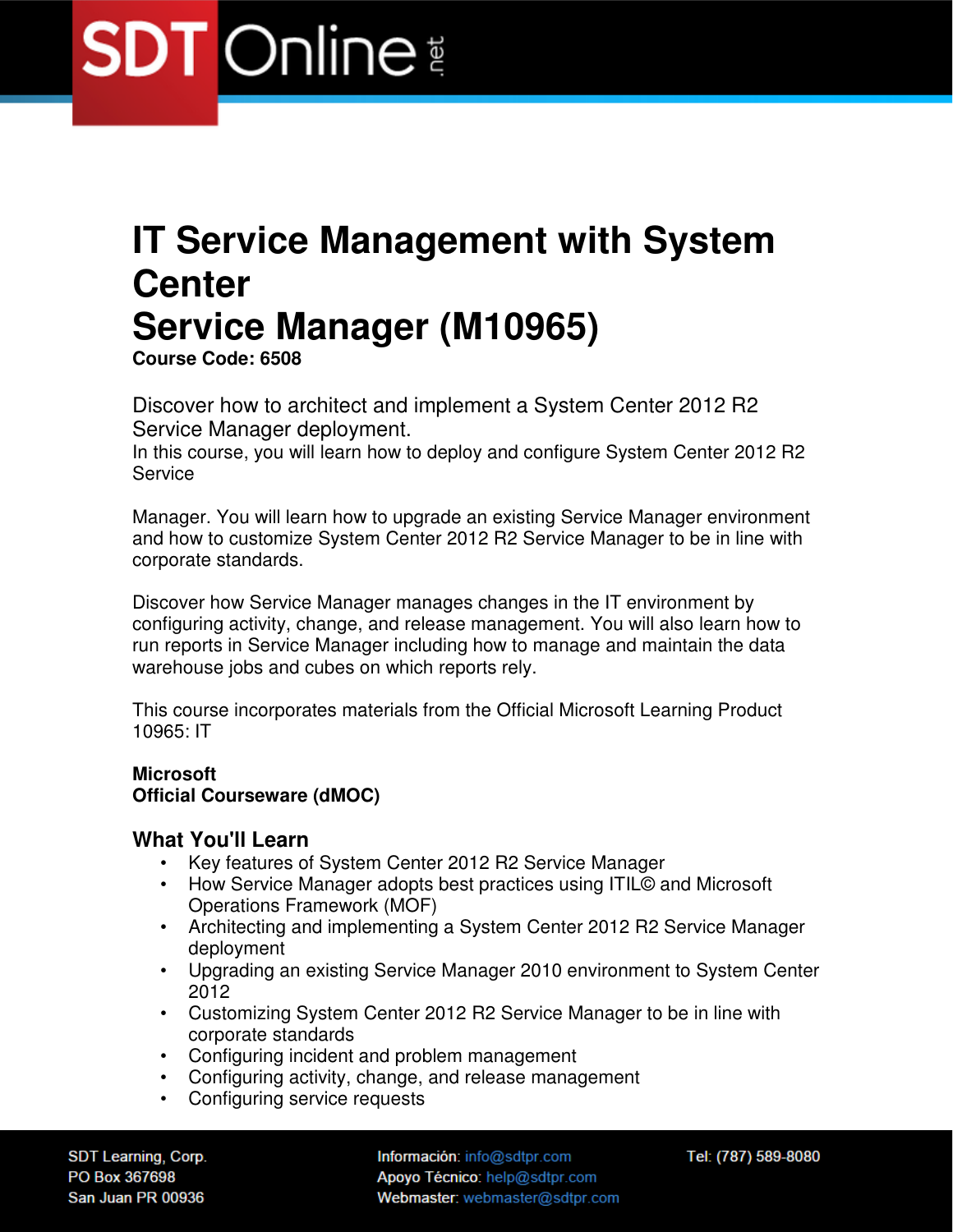- Configuring service level management
- Customizing the self-service portal
- Configuring reporting and analysis
- Troubleshooting Service Manager and perform disaster recovery

#### **Who Needs to Attend**

- Cloud and datacenter administrators who are new to System Center 2012 R2 Service Manager and are responsible for deploying, configuring and operating it in their cloud or datacenter
- Cloud and datacenter administrators who are already familiar with Service Manager and want to upgrade their skills to include the new features found in System Center 2012 R2 Service Manager

#### **Prerequisites**

- Working knowledge of Windows Server 2008 R2 and Windows Server 2012
- Working knowledge of SQL Server 2008 R2 and SQL Server 2012
- An understanding of the IT management processes that are included with ITIL and MOF

#### **Follow-On Courses**

- Monitoring and Operating a Private Cloud (M20246)
- Configuring and Deploying a Private Cloud (M20247)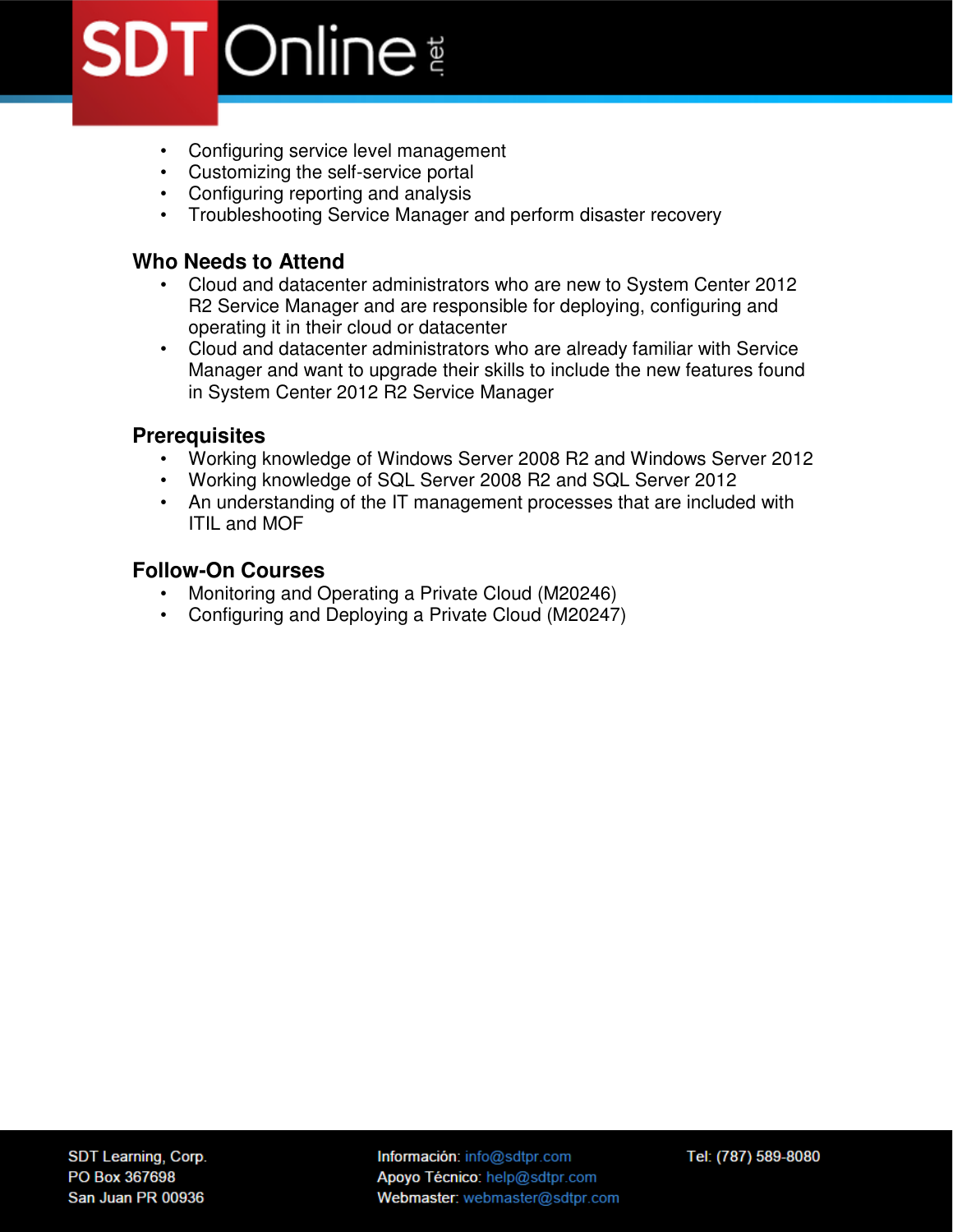### **IT Service Management with System Center Service Manager (M10965)**

**Course Code: 6508 VIRTUAL CLASSROOM LIVE \$2,995 USD** 

**5 days** 

#### **Virtual Classroom Live Outline**

- 1. Service Management Overview
	- Introduction to Microsoft System Center 2012 R2
	- System Center 2012R2 Service Manager Overview and Key Features
	- Adopting ITIL/MOF Best Practices with Service Manager
	- Aligning IT Service Management Requirements to Service Manager
- 2. Installing System Center 2012 R2 Service Manager
	- System Center 2012 R2 Service Manager Architecture and Core **Components**
	- Hardware, Software, and Security Requirements
	- Installing System Center 2012 R2 Service Manager
	- Overview of the Service Manager Console
	- Upgrading to System Center 2012 Service Manager
- 3. Configuring Service Manager for Your Environment
	- System Center 2012 R2 Service Manager Initial Configuration
	- Configuring Business Services
	- Configuring Access for Support Teams
	- Configuring Notifications
- 4. Integrating Service Manager with the Hybrid Cloud
	- Integrating Service Manager with Active Directory and Other System Center **Components**
	- Integrating Service Manager with Exchange
- 5. Managing Incidents and Problems
	- The Definition of an Incident and a Problem
	- Managing Incidents
	- Managing Problems
	- Using Queues and Views with Incidents and Problems
- 6. Managing Changes and Releases
	- Managing Change Requests
	- Managing Release Records
- 7. Configuring and Managing the Service Catalog
	- The Service Catalog, Request Offerings, and Service Offerings
	- Managing Service Requests and Catalog Groups
	- The Self-Service Portal
- 8. Automating Business Processes with Orchestrator

SDT Learning, Corp. PO Box 367698 San Juan PR 00936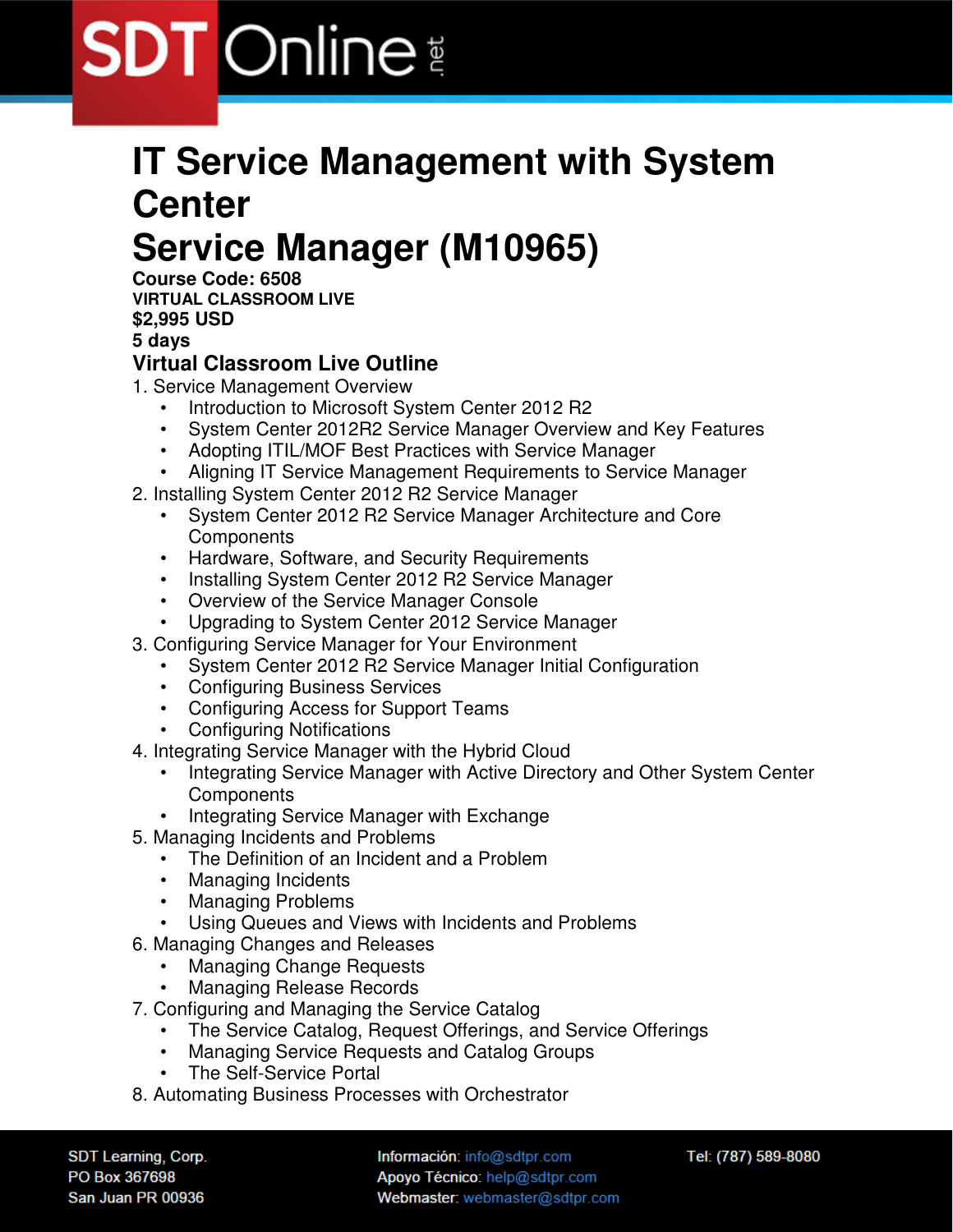- Overview of Orchestrator
- Configuring Runbook in Orchestrator
- Creating a Request Offering in Service Manager to Initiate a Runbook in **Orchestrator**
- 9. Configuring Service Level Management
	- Configuring Service Level Management
	- Viewing SLA Information in Service Manager
- 10. Using Reports and Analyzing Data in Service Manager
	- Running Reports in System Center 2012 R2 Service Manager
	- Configuring and Running Data Warehouse Jobs
	- Troubleshooting Failed Data Warehouse Jobs
	- Data Warehouse Cubes
- 11. Advanced Troubleshooting and Disaster
	- Performing Advanced Troubleshooting in Service Manager
	- Performing Disaster Recovery in Service Manager
- 12. Creating Custom Forms and Items in Service Manager
	- Key Concepts in Creating Customized Forms
	- Creating a Customized Form Using the Authoring Console

Virtual Classroom Live Labs

Lab 1: Installing System Center 2012 R2 Service Manager

- Install the Service Manager Management Group
- Install the Data Warehouse Management Group and Register the Service Manager
- Management Group with the Data Warehouse Management Group
- Install the Service Manager Self-Service Portal and Confirm a Successful **Installation**
- Lab 2: Upgrading to System Center 2012 Service Manager
	- Backup the Service Manager 2010 Environment
	- Upgrade Service Manager 2010 to System Center 2012 Service Manager
- Lab 3: Configuring System Center Service Manager
	- Configure Service Manager Settings
	- Importing a Distributed Application Diagram from Operations Manager **Configure**

**Notifications** 

- Lab 4: Configuring Connectors in Service Manager
	- Configure System Center Connectors
	- Configure the Exchange Connector

Lab 5: Configuring Incident and Problem Management

- Create an Incident using the Service Manager Console
- Create an Incident Template
- Using Incident Templates
- Group Incidents and Create a Problem Record
- Create Queues and Views to Filter Incidents

Lab 6: Configuring Change and Release Management

• Create a Change Request with Review Activities

SDT Learning, Corp. PO Box 367698 San Juan PR 00936